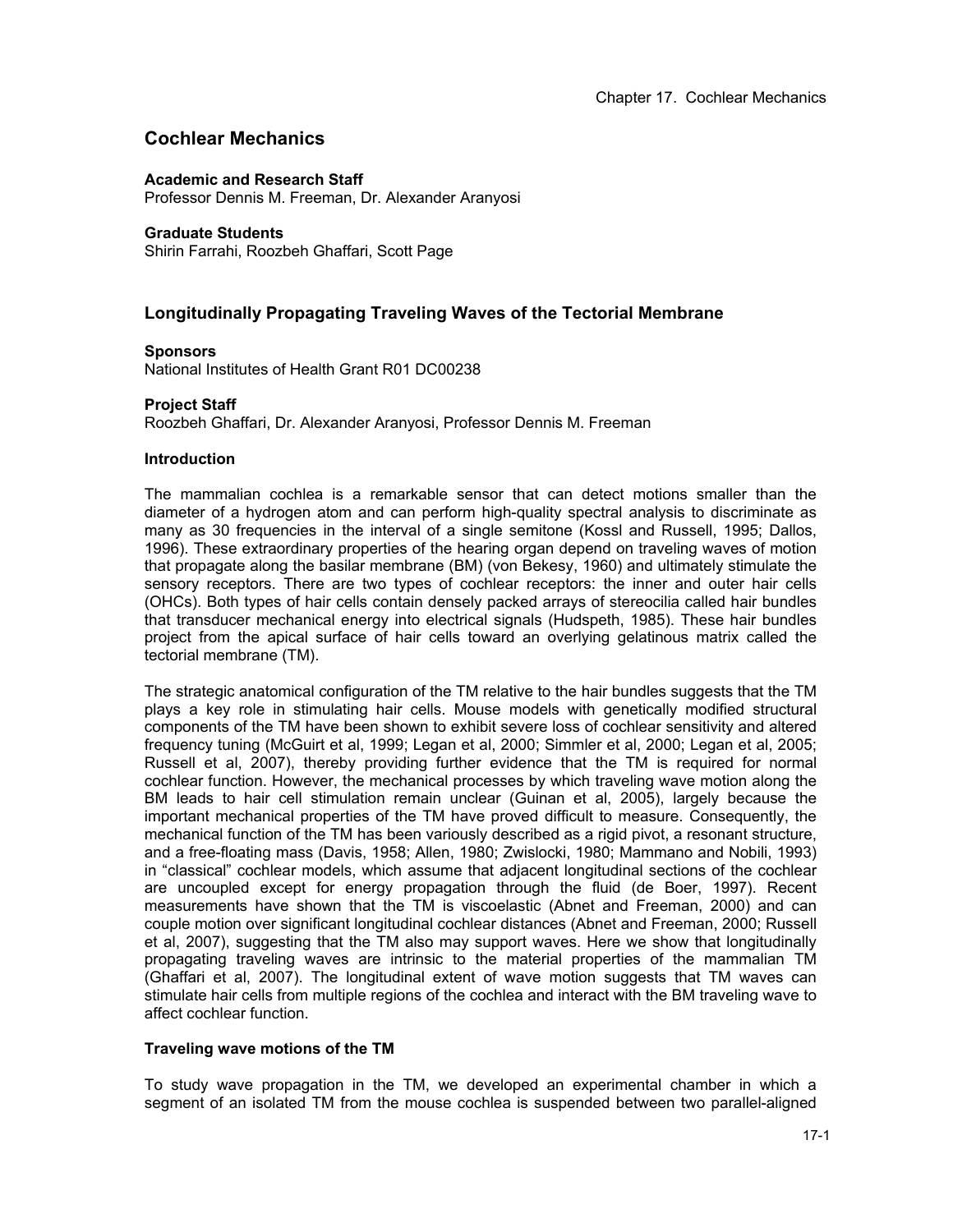Chapter 17. Cochlear Mechanics

supports in artificial endolymph (figure 1A). Sinusoidal forces applied in the radial direction at one support launched waves that propagated longitudinally along the TM toward the other support (figure 1B). These waves were generated with nanometer-scale amplitudes ( $\approx$  90–400 nm) over a broad range of frequencies (1–20 kHz). An optical imaging system synchronous with the driving stimulus (Aranyosi and Freeman, 2004) tracked radial displacement amplitude and phase at multiple points on the surface of the TM.



**Figure 1:** Suspended TM segment in wave chamber. **A**. Schematic of TM segment suspended between two supports (not to scale). Double headed arrow indicates sinusoidal displacement of vibrating support at audio frequencies. Radial displacement of the TM was tracked at audio frequencies by using stroboscopic illumination. **B**. Image of TM segment taken with a light microscope. (Scale bar, 50 μm) Displacement and phase of propagating motion were tracked at several points along the TM in the region that normally overlies the hair bundles. Marginal and limbal boundaries of the TM are indicated. The two schematic waveforms pasted on the image are displacement snapshots at sequential instants  $(\Phi_1, \Phi_2)$  illustrating typical TM deformations. Displacement amplitudes were exaggerated to show wave-like nature of the motion.

Figure 2A shows the spatial pattern of radial displacement of a typical basal TM segment in response to 15 kHz motion of the vibrating support. The measurements were well fit by an exponentially decaying sinusoid, corresponding to a wave with wavelength of 350 μm and wave decay constant of 240 μm. TM wave motion scaled linearly with applied displacement at the vibrating support and wavelengths were constant over the range of displacements applied to the TM  $($   $\sim$  90–340 nm).

The phase of radial displacement varied with longitudinal distance in a frequency-dependent manner. In figure 2B, the phase at low frequencies (2 kHz) reached *π*/6 radians over the length of the suspended TM. In contrast, at high frequencies  $(≥ 18$  kHz), the phase lag exceeded a complete cycle (> 2*π* radians). Phase also was measured as a function of stimulus frequency location on the surface of the TM  $\approx$  250 µm from the vibrating support. Figure 2C shows that phase lag increased with stimulus frequency. This trend was evident across all TM samples, and the lag was larger for TM segments from the apical turn of the cochlea than for segments from the basal turn.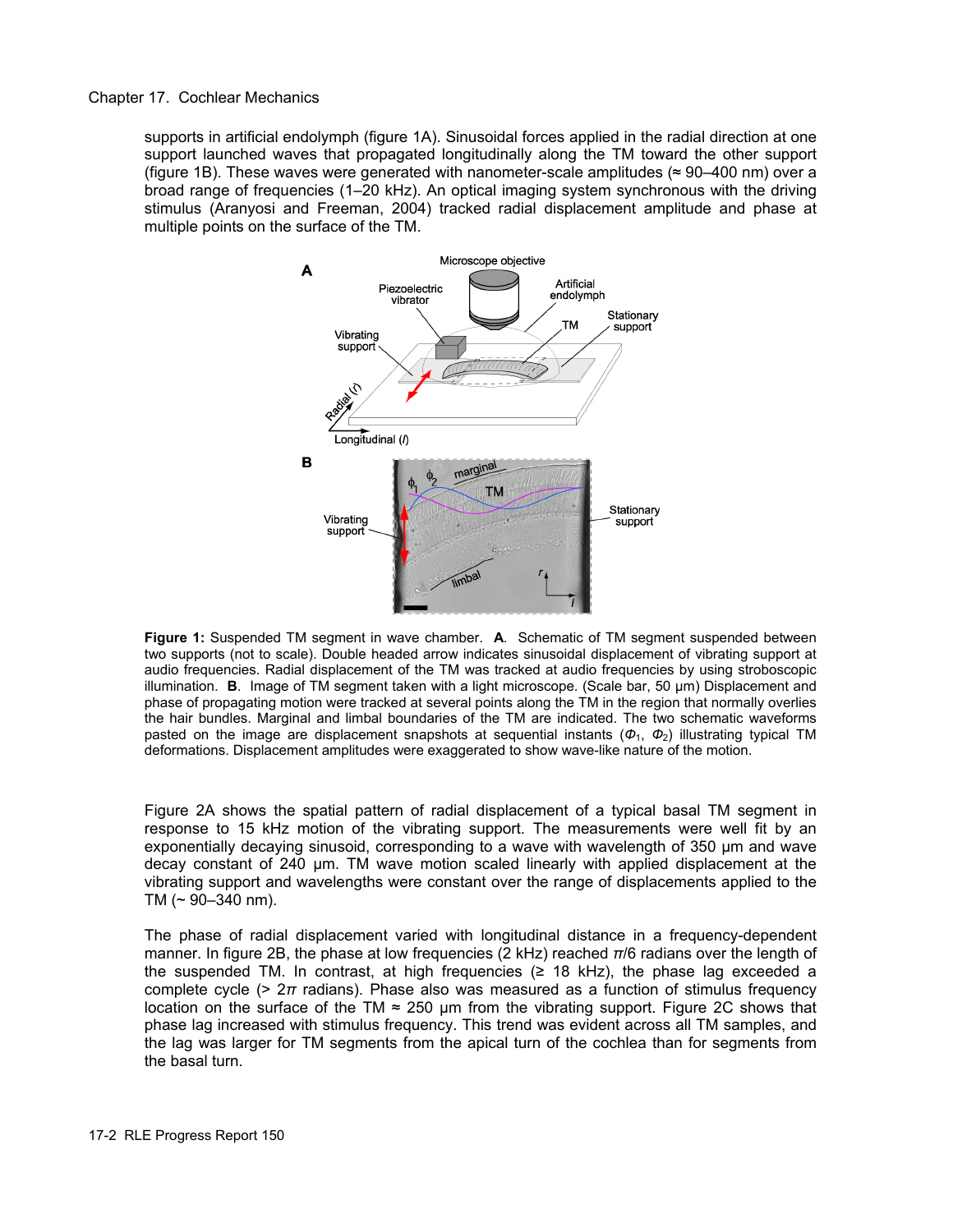

**Figure 2: A.** TM radial displacement vs. longitudinal distance in response to 15 kHz stimulation of vibrating support. Solid lines represent exponentially decaying sinusoid fit to the measurements at 16 equally spaced stimulus phases (two shown separated by ¼ cycle). **B.** Phase vs. longitudinal distance for stimulus frequencies 2–18 kHz. Phase lag increased monotonically with distance and became steeper with increasing frequency. Phase was measured relative to a point on the surface of the TM  $\sim$  30 µm from the vibrating support. **C**. Phase vs. stimulus frequency at a location on the surface of the TM ≈ 250 μm from vibrating support. Apical TMs (red; *n* = 25 measurements) accumulated more phase lag than basal TMs (blue;  $n = 22$  measurements). The entire data set represents measurements across six TM preparations (three basal and three apical TMs).

The velocity of wave propagation *v*s was computed for basal and apical TM segments as the product of frequency and wavelength for each stimulus frequency. TM wave velocity values ranged from 2–10 m/s and increased with stimulus frequency (figure 3A). The propagation velocities of the TM wave are strikingly similar to those of the BM wave near the best place (figure 3B). Furthermore, waves propagated towards the stationary support with these velocities when either the basal or apical end of the TM segment was attached to the vibrating support, indicating that both forward and reverse traveling waves propagate through the TM.

Previously the material properties of the TM were shown to be viscoelastic over a broad range of frequencies (Abnet and Freeman, 2000; Gu et al, 2008). For pure shear waves in an infinite, isotropic, viscoelastic material,  $v_s$  is related to the shear storage modulus *G'* and the shear viscosity *η* by

$$
\nu_s = \sqrt{\frac{2(G'^2 + \omega^2 \eta^2)}{\rho(G' + \sqrt{G'^2 + \omega^2 \eta^2})}}
$$
(1)

where *ω* is the angular frequency of vibration and *ρ* is the density of the material, assumed to be equal to that of water (Chen et al, 2004). This equation suggests that the velocity should increase with frequency, as was seen in figure 3A, and implies that the interaction of TM inertial and shear properties give rise to traveling waves.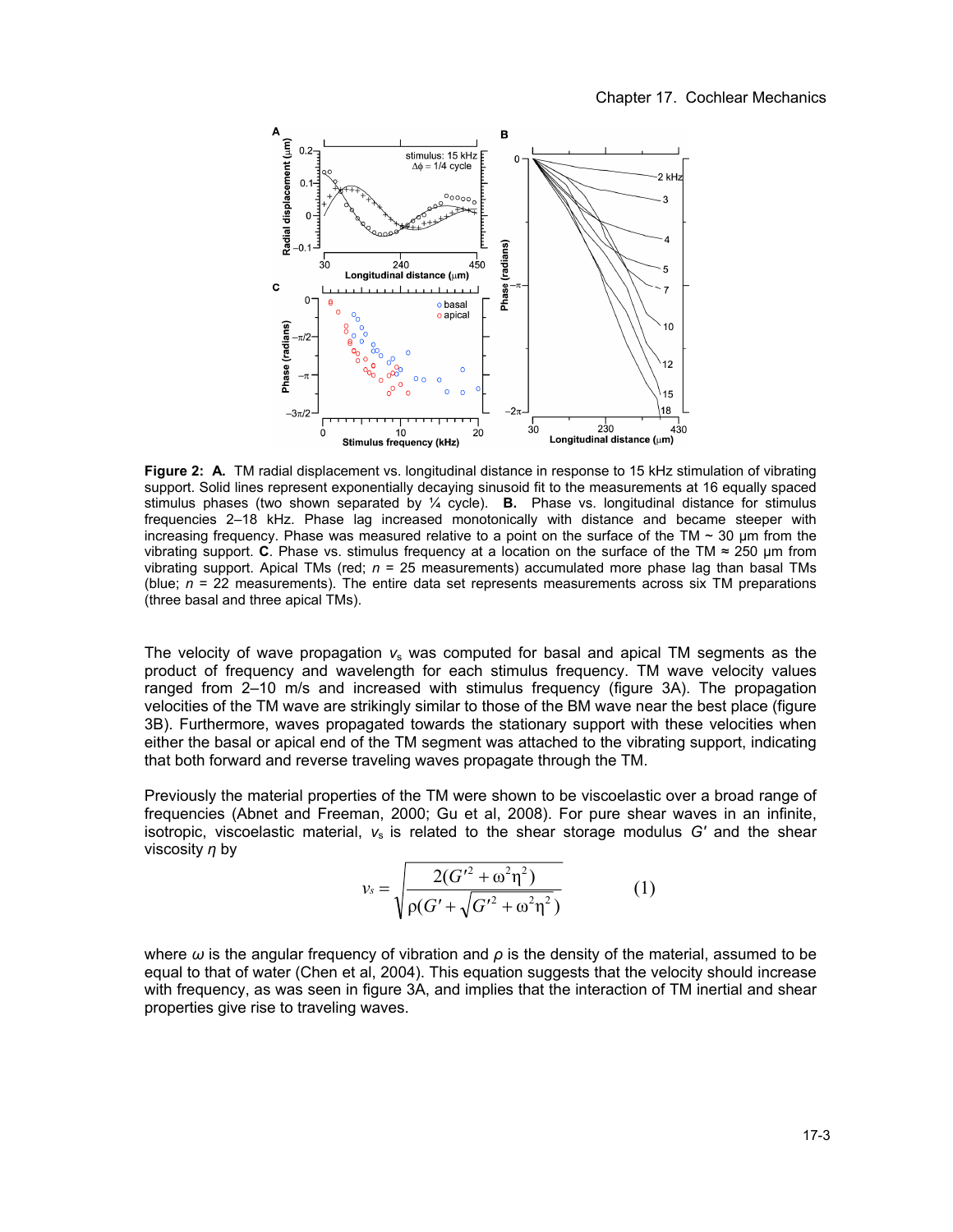

**Figure 3:** Propagation velocity of TM traveling waves compared to BM waves. **A.** Propagation velocity of TM waves vs. stimulus frequency. Symbols represent the median values of propagation velocity measured across multiple frequencies for basal (o) and apical (x) segments. Interquartile ranges are represented with vertical lines. Fit lines represent model predictions of  $v<sub>s</sub>$  vs. frequency for typical basal (solid) and apical (dotted) TM samples. **B.** BM wave propagation velocities near BF locations across different species (Table adapted from Robles and Ruggero, 2001). TM waves propagate with velocities (2–10 m/s) that are comparable to those of the BM traveling wave.

To account for the finite cross-section of the TM, the finite length of the wave chamber, and the effect of surrounding fluid, we analyzed a finite difference model of the TM (Ghaffari et al, 2007). The model consisted of a longitudinally distributed series of masses coupled by viscous and elastic elements. The radial displacements of the TM at the vibrating and stationary supports were constrained in the model as they were in the wave chamber. The measurements of  $v_s$  were fit by this model for both basal and apical TM segments. The best fit of this model to TM wave displacements predicted material properties for basal (*G'* = 47 ± 12 kPa; *η* = 0.19 ± 0.07 Pa·s; *n* = 5) and apical (*G'* = 17 ± 5 kPa; *η* = 0.15 ± 0.05 Pa·s; *n* = 3) TM segments that are remarkably similar to those determined using an independent method (Gu et al, 2008).

The finite difference model also showed that the TM can support waves in the presence of cochlear loads, such as hair bundle stiffness, the limbal attachment, and damping in the subtectorial space (Ghaffari et al, 2007). We assumed a nominal hair bundle stiffness of 3.5 mN/m was evenly distributed across an 8 μm extent of the TM for each of the three rows of OHCs. Adding hair bundle stiffness increased the wave decay constants by 1%. We modeled the limbal attachment as a local stiffness load. The effect of the limbal attachment was apparent only for sufficiently large stiffnesses, which caused the wavelength and wave decay constant to increase by 10–15%. Damping in the subtectorial space was estimated assuming that fluid flow was Couette. Viscous damping in the subtectorial space did not cause significant dissipation even for gaps as small as 1 μm. This result is striking, since such damping has been modeled as the primary loss mechanism in the cochlea (Allen, 1980).

# **Implications for Cochlear Mechanics**

The waves reported in this study provide evidence for significant spatial coupling through cochlear structures. This finding counters a fundamental assumption in classical cochlear macromechanical models: that adjacent longitudinal sections of the cochlea are coupled through the fluid alone (de Boer, 1996). This finding also counters a fundamental assumption in classical micromechanical models: that micromechanics are local, depending on motions of only adjacent structures. Instead, the presence of both BM and TM waves in the cochlea (figure 4) offers entirely new ways to think about cochlear mechanics. We briefly describe three possibilities.

*Otoacoustic Emissions* are thought to arise from retrograde BM traveling waves or compressive